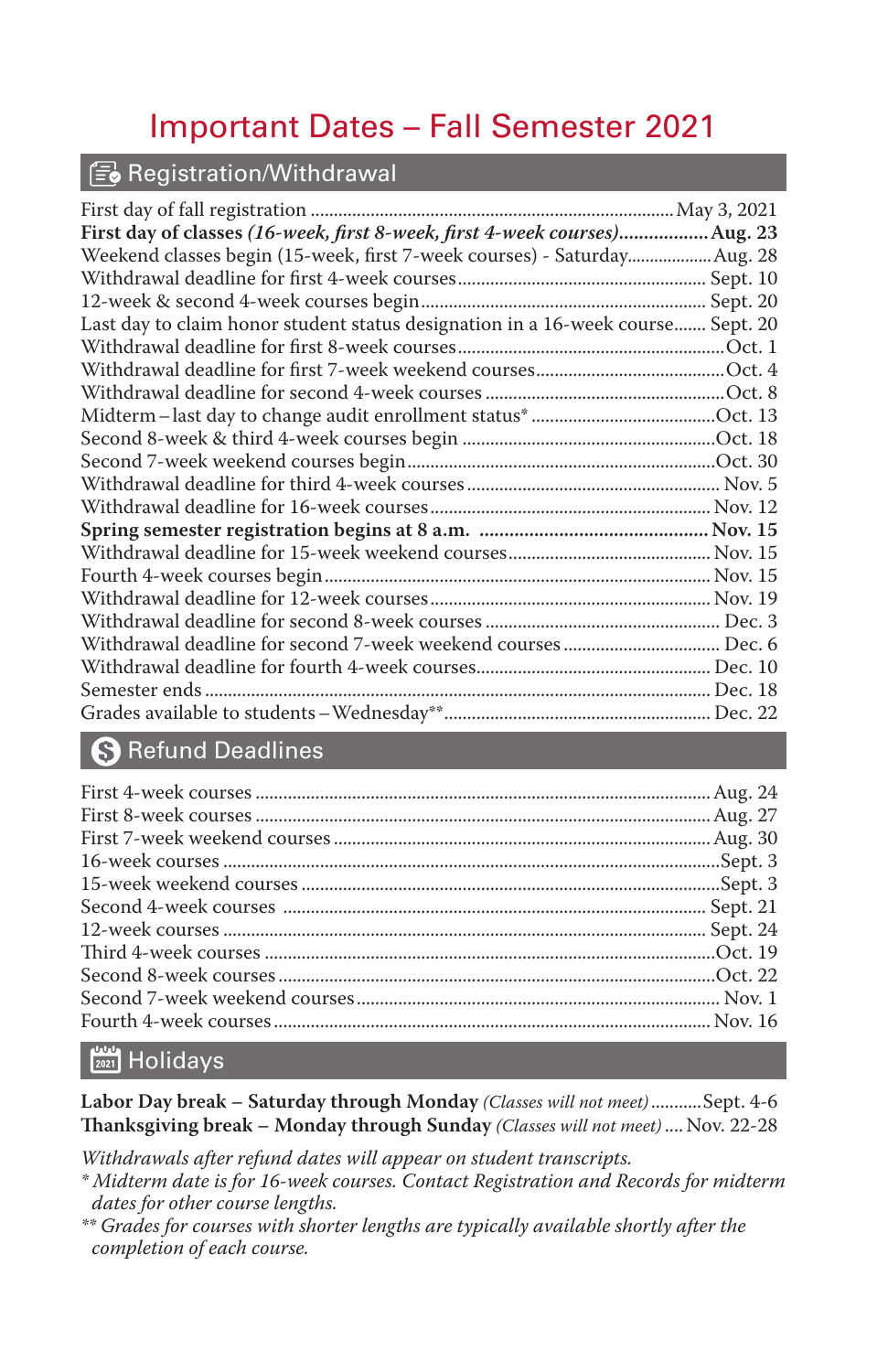# Important Dates – Spring Semester 2022

# Registration/ Withdrawal

| First day of classes (16-week, first 8-week, first 4-week courses) Tues., Jan. 18 |
|-----------------------------------------------------------------------------------|
| Weekend classes begin (15-week, first 7-week courses) - Saturday Jan. 22          |
|                                                                                   |
|                                                                                   |
| Last day to claim honor student status designation in a 16-week course Feb. 14    |
|                                                                                   |
|                                                                                   |
| Withdrawal deadline for second 4-week & first 7-week weekend courses  March 4     |
|                                                                                   |
|                                                                                   |
|                                                                                   |
|                                                                                   |
|                                                                                   |
|                                                                                   |
|                                                                                   |
|                                                                                   |
|                                                                                   |
| Withdrawal deadline for second 7-week weekend courses April 25                    |
|                                                                                   |
|                                                                                   |
|                                                                                   |
|                                                                                   |
|                                                                                   |
|                                                                                   |

## **B** Refund Deadlines

# **Holidays**

| Martin Luther King, Jr. Day – Monday (Classes will not meet) Jan. 17, 2022 |  |
|----------------------------------------------------------------------------|--|
| Spring break – Monday through Sunday (Classes will not meet)March 14-20    |  |
|                                                                            |  |